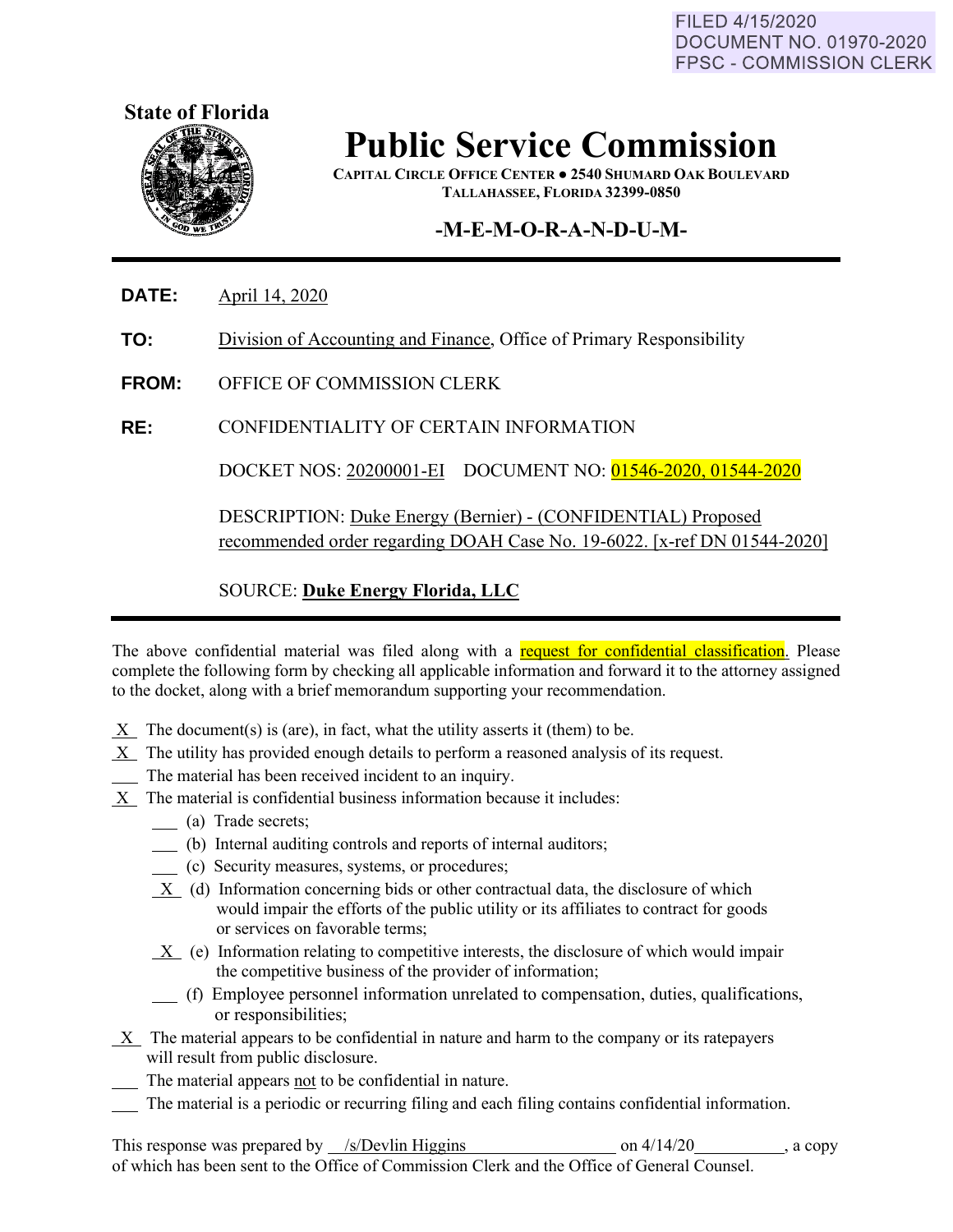

## **Public Service Commission**

**CAPITAL CIRCLE OFFICE CENTER ● 2540 SHUMARD OAK BOULEVARD TALLAHASSEE, FLORIDA 32399-0850**

## **-M-E-M-O-R-A-N-D-U-M-**

**DATE:** April 14, 2020

**TO:** Suzanne S. Brownless, Special Counsel, Office of the General Counsel

**FROM:** Devlin Higgins, Public Utility Analyst IV, Division of Accounting & Finance

**RE:** CONFIDENTIALITY OF CERTAIN INFORMATION DOCKET NO: 20200001-EI DOCUMENT Nos: 01544-2020, 01546-2020 DESCRIPTION: Duke Energy (Bernier) - (CONFIDENTIAL) Proposed recommended order regarding DOAH Case No. 19-6022.

SOURCE: Duke Energy Florida

Pursuant to Section 366.093, Florida Statutes (F.S.), and Rule 25-22.006, Florida Administrative Code, Duke Energy Florida (DEF or Company) requests confidential classification of certain information provided in order to compose Proposed Recommended Orders (PRO) submitted to the Division of Administrative Hearings (DOAH). Due to concerns regarding the maintenance of confidentiality with respect to the information subject to this request, the Florida Public Service Commission by Order No. PSC-2019-0484-FOF-EI, and Document No. 10846-2019, sent this matter for hearing to the Florida Division of Administrative Hearings.<sup>1</sup> The information provided by DEF for the PROs was available to the Office of Public Counsel, the Florida Industrial Power Users Group, White Springs agricultural Chemicals, Inc., d/b/a PCS Phosphate – White Springs, and Staff of the Florida Public Service Commission, collectively referred to as the "Parties" to the proceeding at DOAH concerning operations at Plant Bartow.

The Company is claiming confidentiality of its filing under Section 366.093(3)(d), F.S., and Section 366.093(3)(e), F.S. Per the Statute, propriety of confidential business information includes, but is not limited to: Subsection (d) "[i]nformation concerning bids or other contractual data, the disclosure of which would impair the efforts of the public utility or its affiliates to contract for goods or services on favorable terms," and Subsection (e) "[i]nformation relating to competitive interests, the disclosure of which would impair the competitive business of the provider of the information."

<sup>1</sup>Order No. PSC-2019-0484-FOF-EI, Issued November 18, 2019, Docket No. 20190001-EI, *In re: Fuel and purchased power cost recovery clause with generating performance incentive factor*.